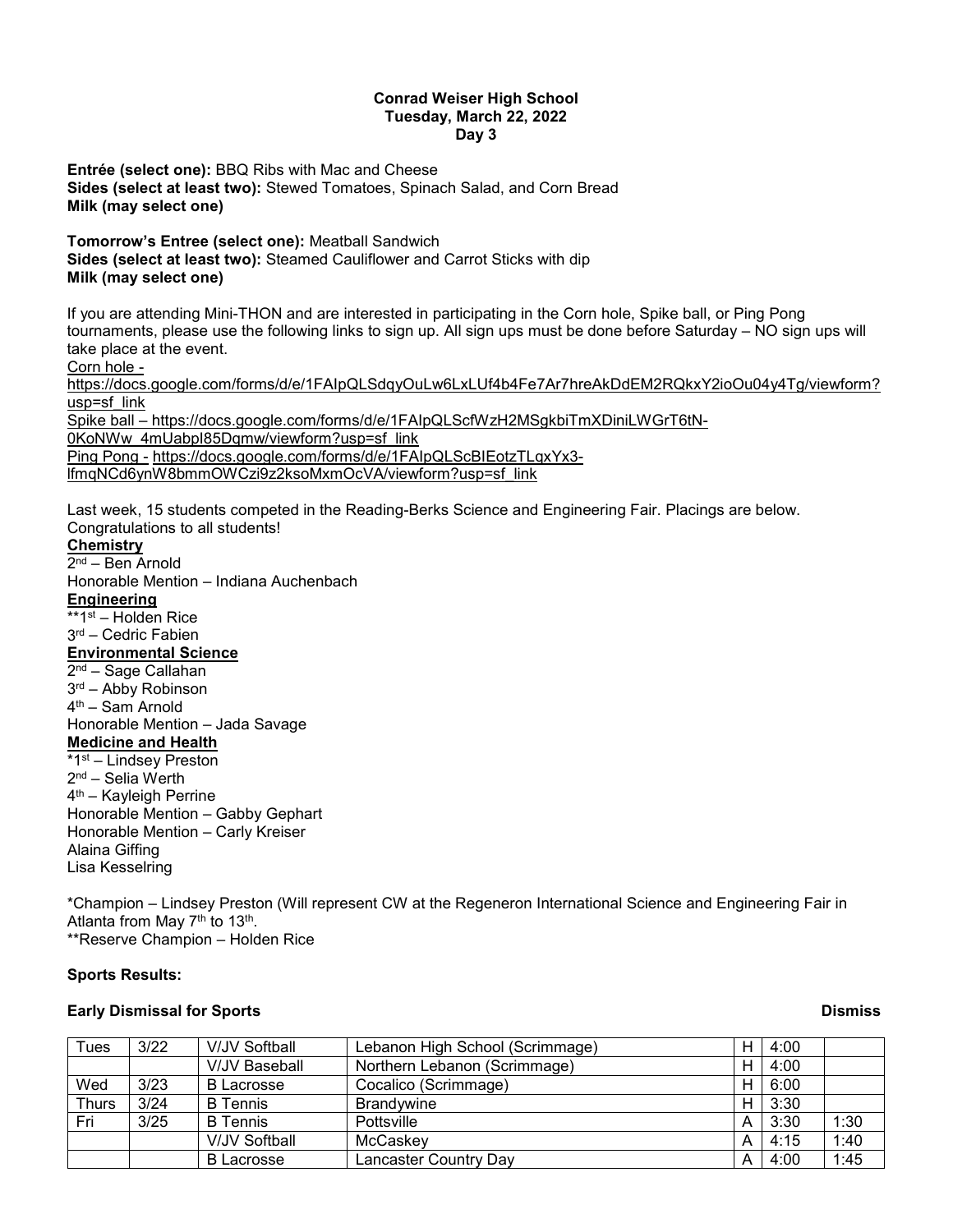| -<br>Sat | 3/26 | าseball<br>- סבי<br>``<br>ъ.       | nburo<br>ıaı  |            | :00  |  |
|----------|------|------------------------------------|---------------|------------|------|--|
|          |      | .<br><br>-<br>seball<br>JV.<br>ാറു | amburd<br>Hai | . .<br>. . | 2:00 |  |

### \*\*\*\*\*\*\*\*\*\*\*\*\*\*\*\*\*

For anyone interested in trying out for the **2022-2023 Cheer team**, open gyms will be held every Tuesday starting in April from 3:30-6:30pm! Open gyms will be held in the middle school in GYM A. No experience necessary! Come and see what cheerleading is about! These are open to anyone interested in trying out for next year's cheer team. Please wear athletic clothing and sneakers!

**STUDENTS:** Are you interested in finding a summer job? Please make sure to check out the job board outside of the Counseling Office, many summer job opportunities are being posted there.

# **Join Mini-THON this week with a Spirit Week!**

Tuesday – Country v Country Club

Wednesday – White lies Wednesday wear a white shirt with a white lie written on it.

Thursday – Anything but a backpack day – Bring and carry your school supplies in anything but a traditional bag/backpack.

Friday – Class colors day – Students should wear as much of their class color as possible! Colors are by grade level: 9-red, 10-green, 11-purple, 12-blue

**The CWHS Musical will be performing Disney's** *Newsies* **on April 1st at 7:30 PM, and April 2nd at 2:00 PM and 7:30 PM.** Please visit ShowTix4U.com (and search for "CWHS Musical") to purchase today! Look for special appearances by Mr. Mazurek, Luckenbill, Fehr & Duong, among other esteemed guests. Details, ticket links & updates on streaming opportunities can also be found on their socials @cwhsmusicalinfo. Thanks in advance for your support!

**JUNIORS & SENIORS:** The Small Business Resource Association, in collaboration with Career Ready Berks, is proud to announce the first ever Emerging Entrepreneur Academy. This 6 week program, that runs from June 20<sup>th</sup> through August 5, 2022, was created for 11<sup>th</sup> & 12<sup>th</sup> grade students in Berks County public schools, who have an interest in one day owning their own business. Two students from each public district will be hand selected to participate. The program will combine classroom sessions with in-field experiences at local businesses. For more information, visit the website at: [https://www.sbrassociation.com/ee-academy.](https://www.sbrassociation.com/ee-academy)

**SENIORS** - **Monday, May 2** is the **deadline to have your 20 hours of community service** turned into the counseling office. If you are working towards your 100 hours/silver cord please see Mrs. Cooper or Mrs. Strausser in the counseling office.

**ATTENTION STUDENTS BUYING PROM TICKETS ON APRIL 1<sup>st</sup>: Outside of room B104 you will find a form, where** you can list who you want to sit with at your prom table. Please fill one out per table and bring it with you when you purchase your tickets. Tables seat **10 people**. Only one person needs to be present to purchase all 10 tickets but they must have all money as well as any guest forms that are needed. **REMEMBER** guest forms need to be approved **BEFORE** tickets can be purchased for the guest. Tickets are \$75.00 each. Any questions please see Mrs. Witman in B104.

# **BERKS COUNTY'S OUTSTANDING YOUNG WOMAN FOR 2023**

In a few short weeks, the Berks County Outstanding Young Woman Committee will begin its' search for Berks County's Outstanding Young Woman for 2023. This program, which has been awarding over \$10,000 in scholarship money for the last several years, is open to all young ladies who will be a High School senior during the 2022-2023 school term. The judging criteria are as follows: Interview-20%, Scholastic Achievement-20%, Fitness-20%, Performing Arts-20%, Presence and Presentation-20%. Each of these areas will be judged at the preliminaries to be held on Sunday May 15, 2022. Information is available in the Counseling Office with a deadline date of April 15, 2022.

**JUNIORS & SENIORS:** Upcoming college representative/military recruiter visits:

• Tuesday March 29<sup>th</sup> @ 1:00 March 20th Marywood University Students that are interested in college visits: please stop by the Counseling Office to sign up.